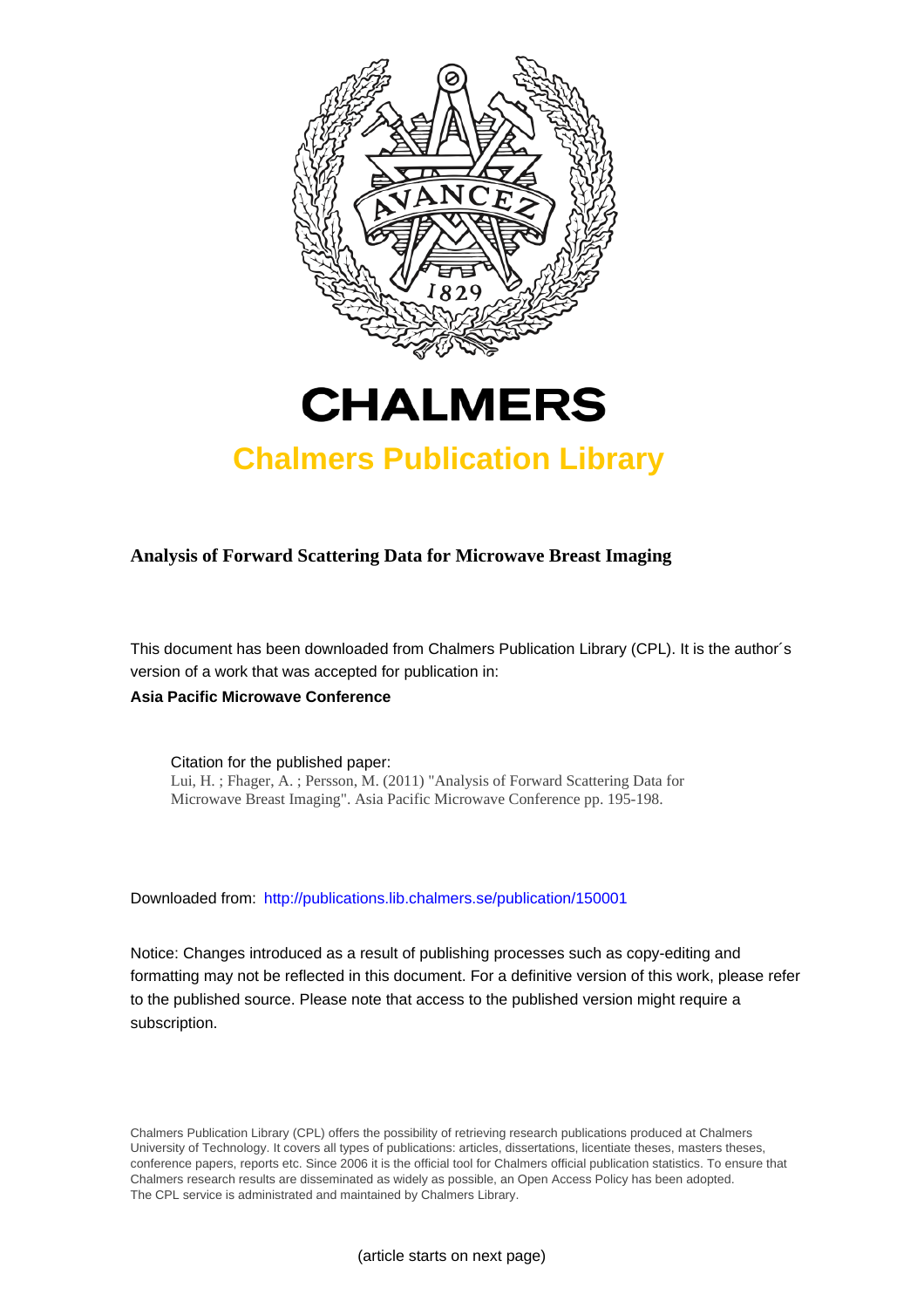## Analysis of Forward Scattering Data for Microwave Breast Imaging

Hoi-Shun Lui<sup>#</sup>, Andreas Fhager<sup>#</sup>, Mikael Persson<sup>#</sup>

*# Department of Signals and Systems, Chalmers University of Technology SE-412 96, Gothenburg, Sweden* # antony.lui@chalmers.sem

*Abstract* **— Microwave imaging for breast cancer detection has been of significant interest for the last two decades. Recent studies focus on solving the imaging problem using an inverse scattering approach. Success of these methods relies on the quality of the forward data such that the tumor inside the breast volume is well illuminated. In this paper, a numerical study of the forward scattering data is conducted and the potential use of full polarimetric data is investigated.** 

*Index Terms* **— Microwave Imaging, Breast Cancer Detection, Ultra Wideband, Polarization, Inverse Problem.**

## I. INTRODUCTION

In the last two decades, extensive studies have been contributed to breast cancer detection using microwave based technology. Compare to X-ray mammography which is widely used in hospital nowadays for breast cancer detection, microwave is a non-ionizing radiation which is safer to patient. Early studies (e.g. [1]) have reported that there is a huge contrast between malignant tumor and healthy breast tissue which forms a strong foundation for the use of microwave based techniques for breast cancer detection, although recent studies [2]-[3] have reported that the contrast is much lower. This has raised an issue of whether malignant tumor can be detected, especially when the relative permittivity of the tumor is close to that of the surrounding tissue.

In general, studies on microwave breast cancer detection can be divided mainly into two main groups, namely the radar-based imaging approach (e.g. [1]) and the inverse scattering approach [4]-[6]. Here we mainly focus on the inverse scattering approach. The objective of inverse scattering is to reconstruct the unknown dielectric profiles of the target, i.e. the breast volume. First, the multi-static measurement from the breast volume is taken as reference. Based on numerical solutions of the Maxwell's equations (e.g. Finite-Difference Time-Domain (FDTD) [7]), the entire volume can be spatially discretized into a number of variables with unknown dielectric properties (Yee cells for FDTD). The corresponding forward problems with the same transmitter/receiver configuration are included and the computation can be done with an initial guess of the dielectric profiles of the breast volume. Given the reference data from the "actual" breast volume and the simulated data from the "assumed" breast volume, a cost function based on the differences between these two data sets is defined [4]-[5]. The cost function is then minimized in an iterative manner by changing the dielectric properties in each Yee cell in the modeling domain using a gradient-based optimization. Assuming that the global minima is reached at the end of the optimization, i.e. the simulated data is almost the same or

even identical to the reference data, the resulting dielectric profiles in the simulation domain is thus the resultant image provide that the global minima is reached [4]-[5].

Image reconstruction process is an ill-posed multidimensional optimization problem that the number of unknown variables  $(\varepsilon_r(x, y, z), \sigma(x, y, z))$  depends mainly on the physical size, required spatial resolution, dielectric properties of the geometry and the frequency of interest of the problem. Optimization of such a high dimensional problem with thousands unknown variables is not trivial and chances for trapping into local minima could be high.

Furthermore, the uniqueness of the solution is also important. Given a set of measured data, there could be more than one distribution of dielectric profiles that can result in the same or similar measured data. As an example, if we consider some early studies in the literature [8] that compares the mono-static Ultra Wideband (UWB) response from the breast volume with and without tumor, it is found that the differences between the co-polarized components of the two cases is lower than that of the cross-polarized components. In other words, it is difficult to tell if there is any tumor by looking at the co-polarized response, but the contrast is more apparent if the cross-polarized response is considered.

The use of polarization diversity has been widely used for radar imaging applications. The transmitters and receivers are located in the far-field region such that higher-order interactions between the target and the transmitters as well as targets and receivers can be ignored. Mutual coupling between transmitters and receivers antennas can be also ignored in the forward scattering scenario and thus the measured response is purely target dependent. In microwave breast imaging scenario, the breast volume is surrounded by an antenna array in the near-field region and thus mutual coupling between antenna elements as well as higher order interactions between the breast volume and the antennas are significant. To reduce the reflection from the skin-air interface, the breast volume is usually immersed into some matching liquid. A possible exemption could be the case if the operation frequency is high enough such that the antenna is electromagnetically far from the breast and the conductivity of the matching liquid is high such that higherorder interactions are attenuated. Due to the above complexities in the near field region, polarimetric microwave breast imaging has not been well exploited. In most cases, the co-polarized responses of the breast volume under linear polarization basis are considered in the image reconstruction process.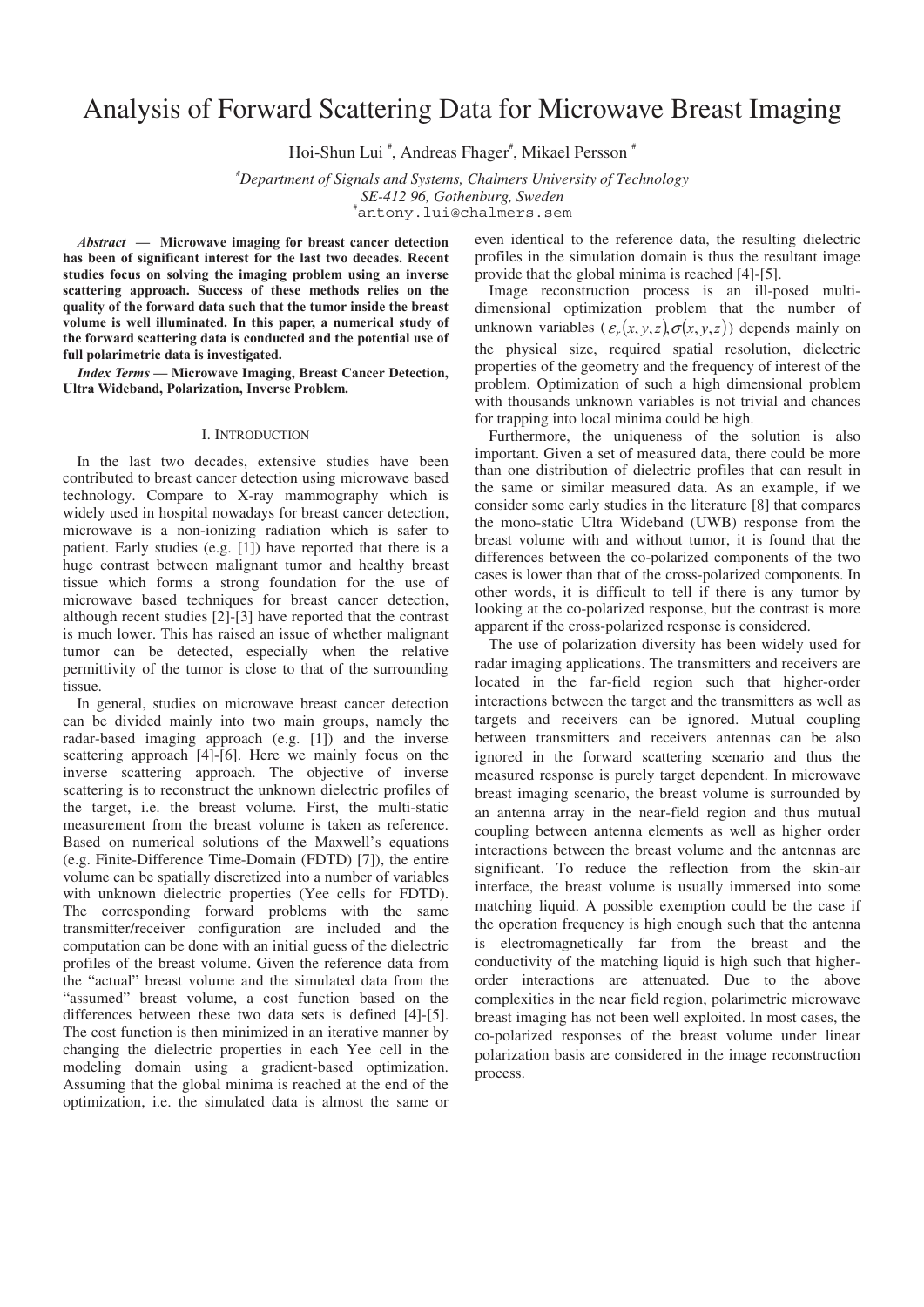In this paper, the possibilities of using polarimetric information for microwave breast imaging are considered. In particular, the forward scattering data of the two cases, i.e. breast volume with and without tumor, under different polarization basis is investigated. The objective here is to investigate if better contrast of the forward data can be obtained such that the two cases are more distinguishable. With two distinguishable sets of forward data, chances for the two inverse problems heading to the same solution in the optimization process could be reduced. To simplify the analysis, homogenous breast volume together with scattered far-field under different polarization basis is considered. The motivations behind the simplified models and setup are given as follows.

i) We would like to see if the scattering problem itself under a different polarization basis can result in better contrast of the data that can be used for solving the inverse problem. This is the most fundamental data as it is purely dependent to the target i.e. the breast volume. If antenna elements are included, higher-order interactions cannot be ignored and such interactions vary as a function of frequency, antenna positions and the choice of antenna elements, which is difficult to analyze.

(ii) Traditionally, polarization is treated in the far-field region in frequency domain. Although the corresponding near-field components in the Cartesian or polar coordinates can be computed, the concept of polarization in the near field region is not well defined.

## II.UWB SCATTERING OF BREAST VOLUME UNDER DIFFERENT POLARIZATION STATES



Fig. 1. The Breast volume under plane wave illumination

Here, we would like to mimic the microwave breast imaging setup as described in [4]. The breast volume is placed inside a circular array with 14 to 18 monopole antenna elements. The breast volume is illuminated with 1 antenna acting as transmitter and the other antennas acting as receivers such that a projection of the breast volume is obtained. Each antenna element of the array takes turn and the projections of the breast volume from different angles are obtained. Image reconstruction is performed based on these data sets.

Regarding the operation frequency, a UWB approach is taken.

The breast volumes shown in Fig. 1 are considered. It is a hemisphere with radius of 6cm. The entire breast volume is illuminated from 23MHz to 3GHz with 128 samples in frequency domain. The relative permittivity of the breast tissue is  $\varepsilon_r = 5$  is used which are taken from the Cole-Cole-4 model of fat tissue presented in Gabriel et al. [9]. To simulate the breast imaging scenario without using actual antenna elements which would complicate the entire electromagnetic problem, the elevation angle of  $\theta = 105^{\circ}$  is considered  $(\theta = 0^{\circ}$  corresponds to the positive z axis) and the incident plane wave together with the corresponding scattered far-field at 18 different directions are equally spaced within the circle (i.e.  $20^{\circ}$  separation). Both forward and back scattering are considered. For instance, for the plane wave excitation coming from  $\theta = 105^\circ$ ,  $\phi = 40^\circ$  (  $\phi = 0^\circ$  corresponds to the positive x axis), the scattered far field at the directions of  $\theta = 105^{\circ}$ ,  $\phi = 0^{\circ}$ ,  $20^{\circ}$ ,  $40^{\circ}$ ,  $60^{\circ}$ , ..., 320° and 340° are determined. The computation is done using commercial moment method solver FEKO in frequency domain [10].



Fig. 2. Monostatic response from breast volumes in frequency domain at  $\theta = 105^\circ$   $\phi = 80^\circ$  . (a)  $S_{VV}$ ; (b)  $S_{HH}$ , (c)  $S_{HV} = S_{VH}$  (d)  $S_{LL}$ , (e)  $S_{RR}$  and (f)  $S_{RL} = S_{LR}$ 

As an example, the monostatic amplitude responses of the breast volume at  $\phi = 80^{\circ}$  in frequency domain under different polarization states are shown in Fig. 2 in blue lines (Ref, but mostly overlapped with red lines, see below), which are the reference case in this study. Both linear and circular polarization states are considered. The results in Fig.2 are essentially the components scattering matrix as a function of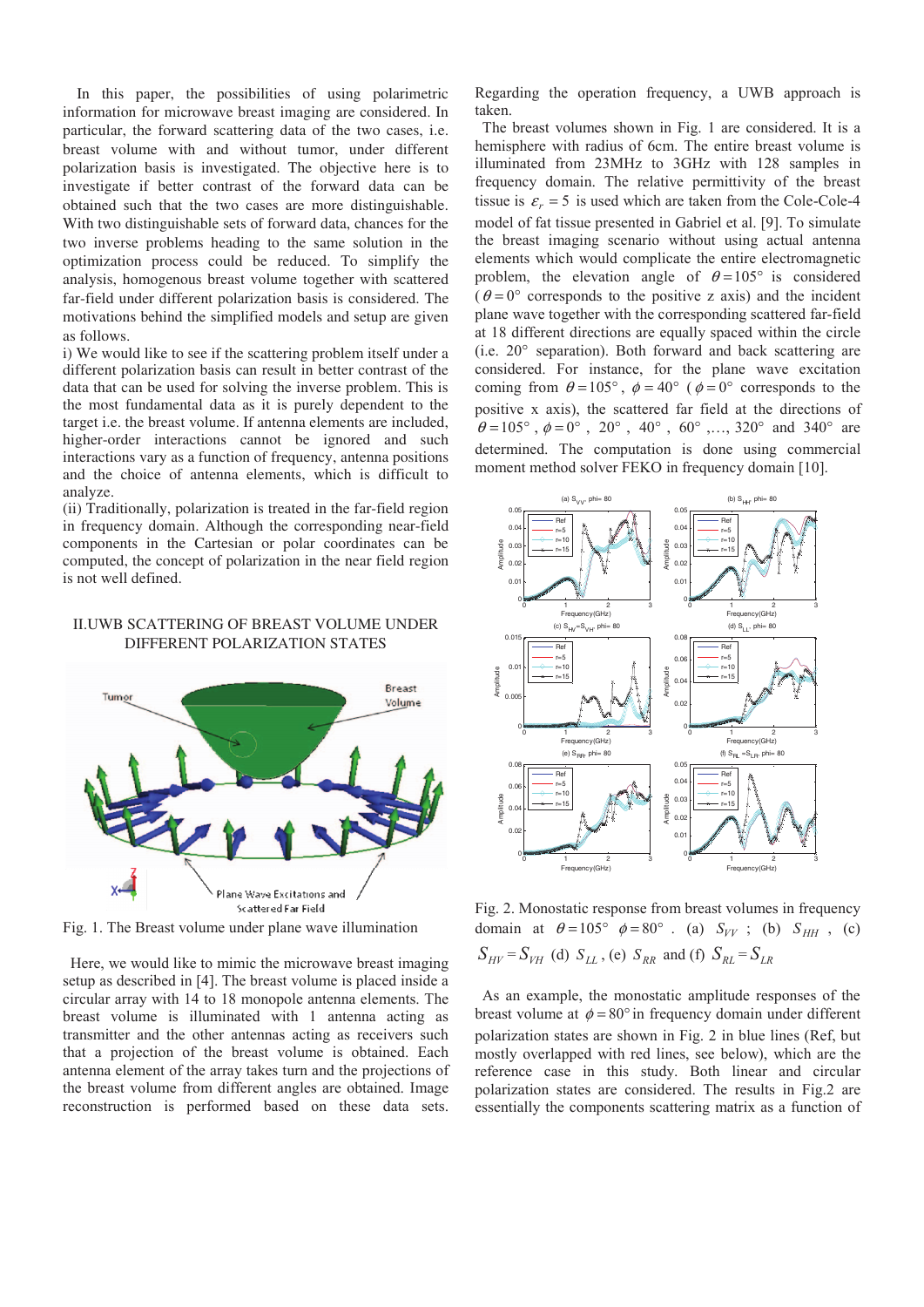frequency, i.e.  $[S] = \begin{bmatrix} S_{xx}(f) & S_{xy}(f) \\ S_{yx}(f) & S_{yy}(f) \end{bmatrix}$  $\begin{vmatrix} S_{xx}(f) & S_{xy}(f) \\ S_{yx}(f) & S_{xy}(f) \end{vmatrix}$  $[S] = \begin{bmatrix} S_{xx}(f) & S_{xy}(f) \\ S_{yx}(f) & S_{yy}(f) \end{bmatrix}$ *yx yy*  $\begin{bmatrix} xx \vee y & y \wedge z \end{bmatrix}$ , where the first

subscript  $(x \text{ or } y)$  in each term in the matrix corresponds to the transmitting polarization state and the second subscript corresponds to the receiving polarization state. Vertical (V) and horizontal (H) are utilized for linear while Left-Handed (L) and Right-Handed (R) are used for circular polarization basis. Under monostatic configurations,  $S_{VH} = S_{HV}$  and  $S_{LR} = S_{RL}$ . Due to the geometrical symmetric nature,  $S_{VH} = S_{HV}$  and they are null. To simulate the case with a tumor, a dielectric sphere with the relative permittivity of  $\varepsilon_r = 50$ , centres at the position of (15mm, 15mm, 30mm), is introduced. Three cases with different radius of the spheres, 5mm, 10mm and 15mm are considered and the corresponding amplitude responses plotted in red, cyan and black respectively in Fig. 2.

At frequencies below 1GHz, it is observed in Fig. 2 that the amplitude responses for the 4 breast volumes are similar for the two linear co-polarized and the four circular polarized states. It is apparent that for the case with 15mm tumor, the amplitude response is different to the other three cases for frequency above 2GHz. For the case with 10mm tumor, there are larger amplitude differences at  $\sim$ 2.5GHz for  $S_{VV}$ ,  $S_{VH}$ ,  $S_{LL}$  and  $S_{RR}$  than  $S_{HH}$  and  $S_{LR}$  when comparing with the 5mm tumor case and no tumor case. The results for the case with 5mm tumor (red) are almost the same to the reference data which is difficult to distinguish by looking the frequency responses. Overall, the results indicate that the amplitude responses could be more distinguishable in some polarimetric states than the other.

 Consider the configuration that involves a large amount of data ( $N_{tx} = N_{rx} = 18$  and 8 polarization states), visual inspection is not feasible in practice. In view of this, we quantify the percentage differences of the amplitude response when a tumor is introduced with respect to the reference case without tumor. The relative difference between each frequency sample can be given by

$$
S_{xy,diff}(f,tx,rx) = \frac{\left\|S_{xy,ref}(f,tx,rx)\right\| - \left|S_{xy,numor}(f,tx,rx)\right\|}{\left|S_{xy,ref}(f,tx,rx)\right|} \times 100\% \cdot (1)
$$

To quantify the difference of the data at different transmitter/receiver configurations, the "mean differences" of the data at each transmitter and receiver directions,  $MD_{xy}$ , can be given by

$$
MD_{xy}(tx,rx) = \left[ \sum_{f=AY}^{N\Delta f} S_{xy,diff}(f,tx,rx) \right] / N . \tag{2}
$$



Fig. 3.  $MD_{xy}$  for different transmitter/receiver combination. The comparison is made between the reference data (no tumor) with the case with 5mm tumor. (a) VV, (b) HH, (c) HV, (d)VH, (e) LL, (f) RR, (g) RL and (h) LR. The vertical and horizontal axes correspond to the aspects of the incidence ( $\phi = 0^{\circ}$  to 340°) and the aspects of the scattered far-field  $(\phi = 0^{\circ} \text{ to } 340^{\circ}).$ 

The results for comparison between the cases of 5mm tumor with the reference data are shown in Fig. 3(a) to (h). It can be observed that  $MD_{xy}$  vary as the transmitter/receiver configurations change. The *MD* s for VV, HH and the circular polarization basis are less than 4% and more than 100% of *MD* s are observed for the VH and HV. Such high values for VH and HV are due to the fact that the cross polarized components for the case without tumor is almost zero due to the geometrical symmetry. In reality, due to the heterogeneous nature of human tissue, such high values cannot be achieved. On the other hand, it is interesting to observe that high values of *MD* occur at the diagonal axis, which corresponds to the back scattered direction.

Lastly, to get an overall picture about the differences of the amplitude response for each polarization states, the mean values of  $MD_{xy}$ , denoted as  $MMD_{xy}$ , can be given by